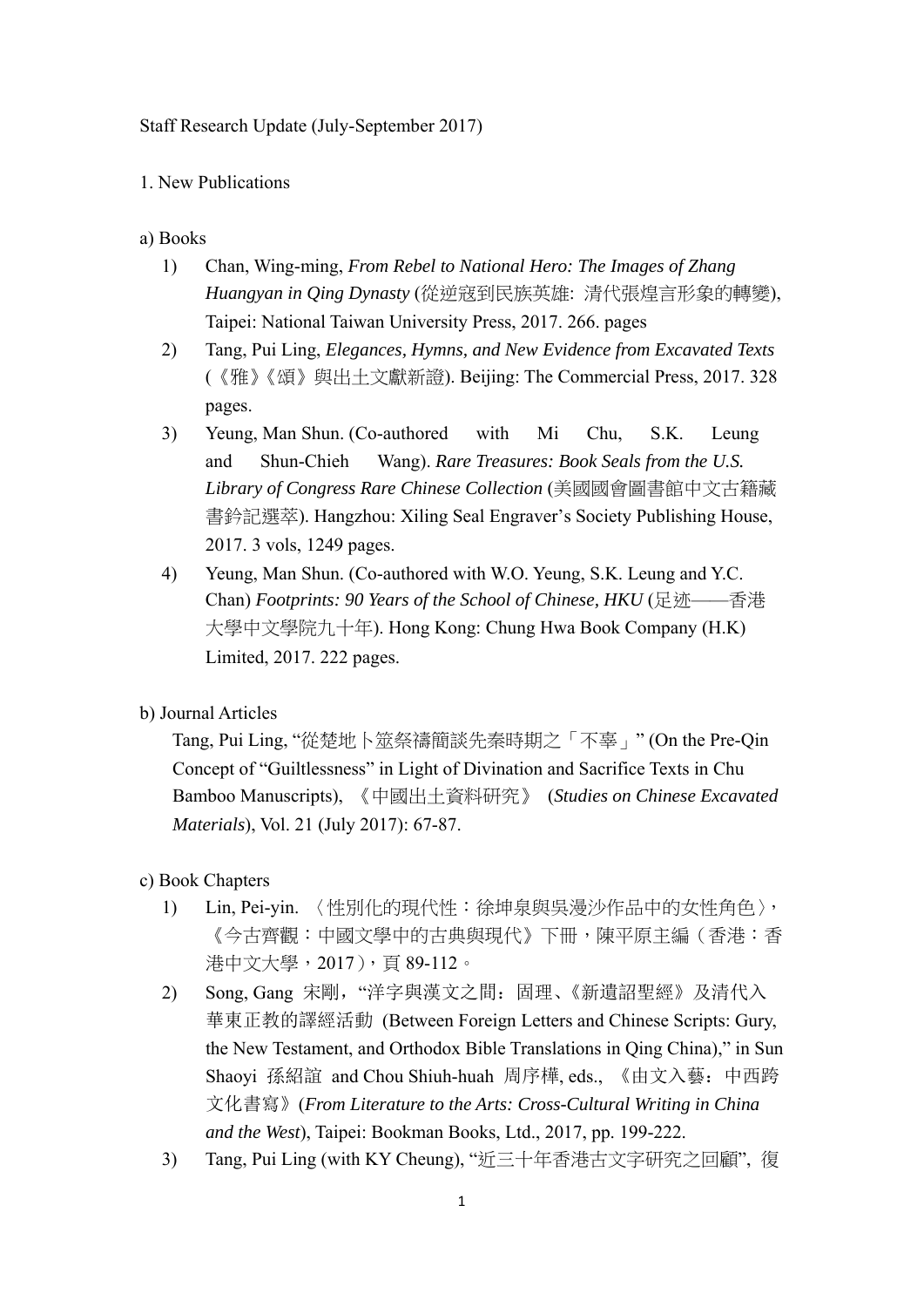旦大學出土文獻與古文字研究中心主編:《戰國文字研究的回顧與展 望》, 上海:中西書局, 頁 1-13。

2. Grants and Awards

Fung, Kam Wing. Received HK\$70,000 from Hong Kong Institute for the Humanities and Social Sciences, HKU for the CRF Sub Project entitled "Instruments, Meteorological Forecasting and Everyday Life Technology in China, Hong Kong and Japan, 1870-1950" (September 2017 -)

- 3. Invited Lectures/Talks
	- 1) Lee, Tong King. "Bilingualism and Law: Perspectives from Hong Kong," The School of Foreign Languages, Beijing Institute of Technology, 23 Aug 2017.
	- 2) Tang, Siufu. "Xunzi's Confucianism: Ritual as Self-Creation," Summer Workshop Program in Chinese Studies, Sinological Development Charitable Foundation (SDCF). July 27, 2017. The Chinese University of Hong Kong.
- 4. Conference Presentations
	- 1) Fung, Kam Wing. "Islamic Horological Technology in Yuan and Ming China", a paper presented in The Second Astronomical Silk Road International Workshop on "Astronomy and Archaeoastronomy in China and Central Asia", jointly organized by Xinjiang Astronomical Observatory, Chinese Academy of Sciences, China and College of Humanities and Social Sciences, University of Chinese Academy of Sciences, China, July 6-9, 2017, Urumqi, Xinjiang, China.
	- 2) Fung, Kam Wing. "Investigating the Heavens and the Earth in Ancient China and the Graeco-Roman World: Zhang Heng and Ptolemy," a paper presented in The 25th International Congress of History of Science and Technology (ICHST), jointly organized by The Brazilian Society for the History of Science (Sociedade Brasileira de História da Ciência – SBHC), The Division of History of Science and Technology (DHST) of the International Union of History and Philosophy of Science and Technology (IUHPST) and Federal University of Rio de Janeiro, July 23-29, 2017, Rio de aneiro, Brazil.
	- 3) Fung, Kam Wing. "From Jacobus Rho (1592-1638) To Emperor Kangxi: The Transmission of Copernican Heliocentrism in 17th Century China," a paper presented in World Humanities Conference, jointly organized by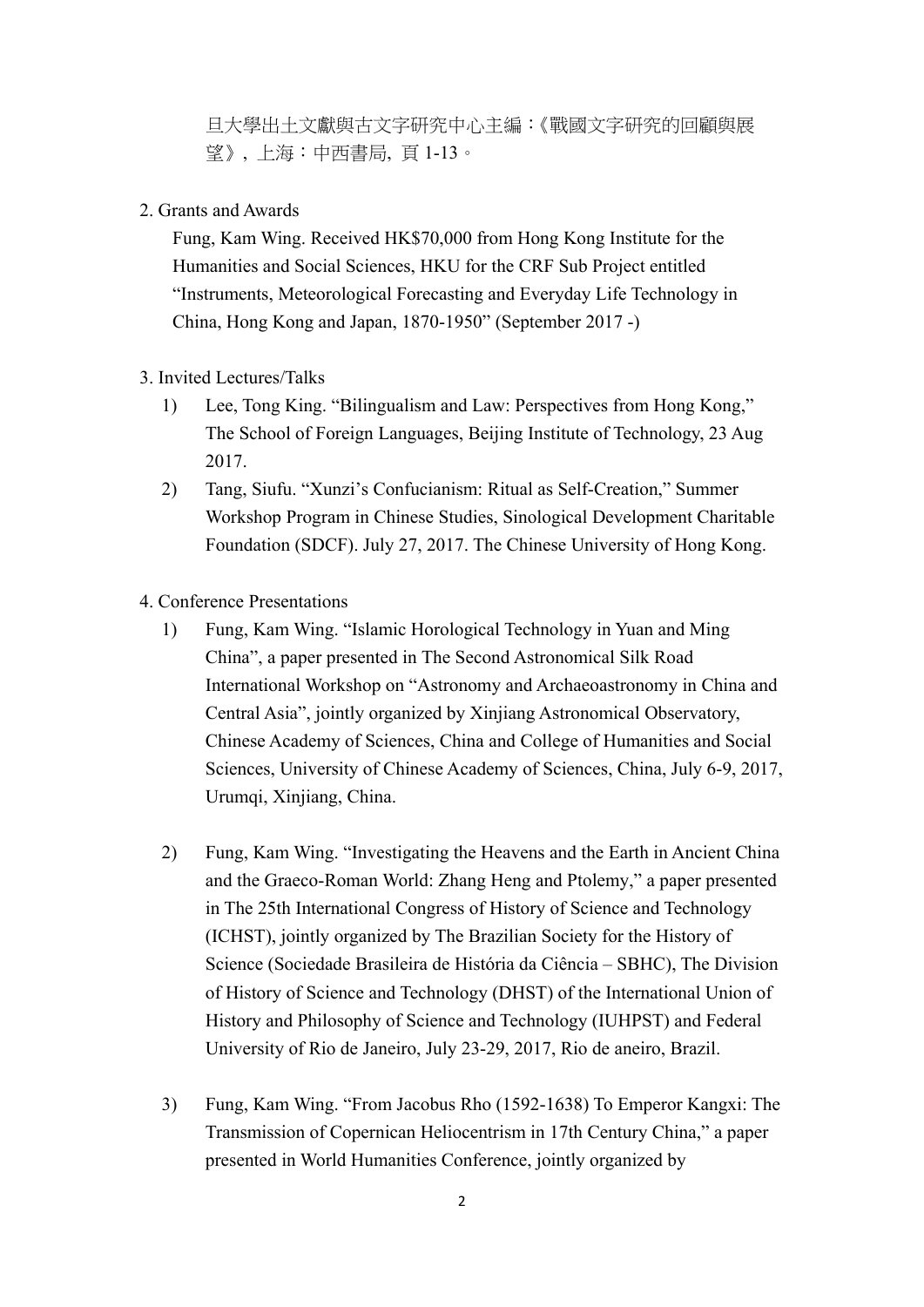International Council for the Philosophy and Human Sciences and UNESCO, August 6-12, 2017, Liège, Belgium.

- 4) Fung, Kam Wing. "Mapping Kaga no Kuni in Eighteenth-and-Nineteenth Century Japan," a paper presented in The International Symposium of "Mapping Asia: Cartographic Encounters between East and West," jointly organized by Leiden University Libraries, Leiden University and The Commission on the History of Cartography of the International Cartographic Association (ICA), September 15-16, 2017, Leiden, The Netherlands.
- 5) Klein, Lucas. "Indirect Treatment of the *Ding*: The Phenomenon of Misreading 'Imagism' in American Translations of Chinese Poetry," 2017 Annual Meeting of the American Comparative Literature Association, University of Utrecht, Utrecht, the Netherlands, July 8, 2017.
- 6) Klein, Lucas. "Strong and Weak Interpretations in Translating Xi Chuan and Li Shangyin," Translation and Translators in East Asia, Oxford University, 9 September, 2017.
- 7) Lee, Tong King. "The sentence-final particle sia in a corpus of Singapore English text message data' (with M. Hiramoto) at Methods in Dialectology XVI, NINJAL (National Institute for Japanese Language and Linguistics in Tokyo), 7-11 Aug 2017.
- 8) Ng, Eva. "Linguistic Disadvantage before the Law: Chinese Witnesses Testifying in English in the Hong Kong Courtroom," the 13th Biennial Conference on Forensic Linguistics/Language and Law (IAFL13), University of Porto, Portugal, 10–14 July 2017.
- 9) Song Gang, "Re-locating the 'Middle Kingdom': A 17th-Century Chinese Adaptation of Matteo Ricci's World Map," International Symposium "Mapping Asia: Cartographic Encounters between East and West," Leiden University, September 15-16, 2017.
- 10) Song Gang,"道理恒一、惟文有異:巴黎外方傳教會與清中葉天主教的 白話書寫 (One Truth, Varied Texts: M.E.P. Mission and Catholic Writings in Vernacular Chinese during the Mid-Qing Period)," "巴黎外方傳教會與清 代以來的中國"國際學術研討會 (An International Conference on M.E.P. and China since the Qing Dynasty), Chinese University of Hong Kong, July 26-27, 2017.
- 11) Song, Geng. "Televising the Cosmopolitan Subject in Contemporary China." AAS-in-Asia, Seoul, Korea, 25 June 2017.
- 12) Song, Geng. "Televising the Cosmopolitan Subject: Male Images on the Chinese TV Screen." International Convention of Asia Scholars (ICAS) 10,